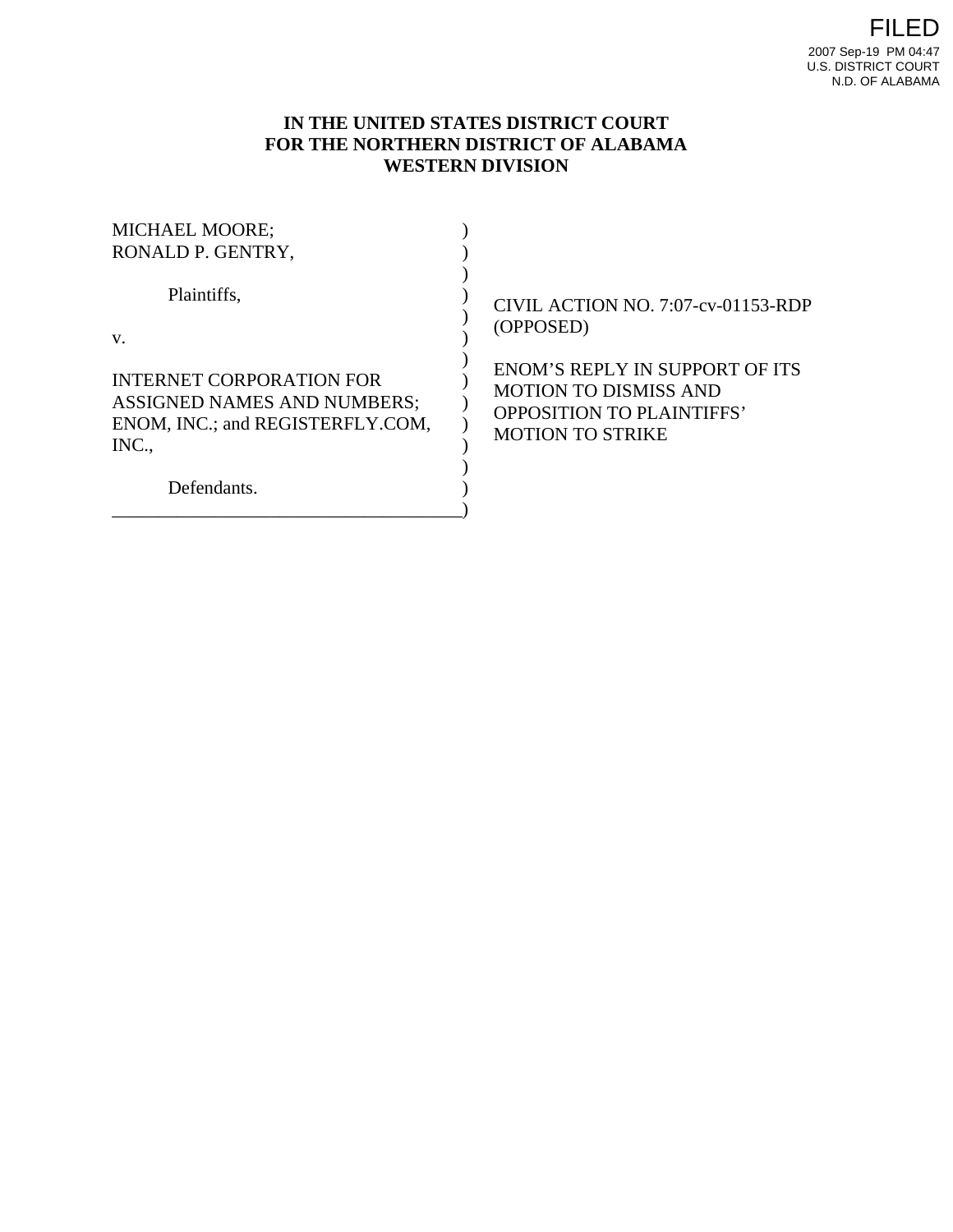# **Table of Contents**

| I.  |           |                                                                                       |                                                                                                                                      |                                                             |
|-----|-----------|---------------------------------------------------------------------------------------|--------------------------------------------------------------------------------------------------------------------------------------|-------------------------------------------------------------|
| II. |           |                                                                                       |                                                                                                                                      |                                                             |
|     | A.        |                                                                                       |                                                                                                                                      |                                                             |
|     | <b>B.</b> |                                                                                       |                                                                                                                                      |                                                             |
|     | $C$ .     |                                                                                       |                                                                                                                                      |                                                             |
|     |           | 1.                                                                                    |                                                                                                                                      |                                                             |
|     |           |                                                                                       | a.                                                                                                                                   | Plaintiffs' Antitrust Allegations Are Facially Invalid 3    |
|     |           |                                                                                       | $\mathbf{b}$ .                                                                                                                       |                                                             |
|     |           |                                                                                       | c.                                                                                                                                   | Plaintiffs Have Not Attempted to Demonstrate their          |
|     | 2.        |                                                                                       | Plaintiffs' RICO Claims Should Be Dismissed Because Plaintiffs<br>Were Not Injured and They Fail to Plead Fraud with Particularity 6 |                                                             |
|     |           |                                                                                       | a.                                                                                                                                   | Sheer Volume of Non-Specific Allegations Is Insufficient to |
|     |           |                                                                                       | $b$ .                                                                                                                                | RICO's Liberal Construction Clause Cannot Save Plaintiffs'  |
|     | 3.        |                                                                                       |                                                                                                                                      | The Misrepresentation and Suppression Claims Should Be      |
|     |           |                                                                                       | a.                                                                                                                                   | Plaintiffs' Misrepresentation and Suppression Claims Meet   |
|     |           |                                                                                       | b.                                                                                                                                   |                                                             |
|     |           |                                                                                       | $C_{\star}$                                                                                                                          |                                                             |
|     |           | Plaintiffs' Breach of Contract Claims Should Be Dismissed Because<br>$\overline{4}$ . |                                                                                                                                      |                                                             |
| Ш.  |           |                                                                                       |                                                                                                                                      |                                                             |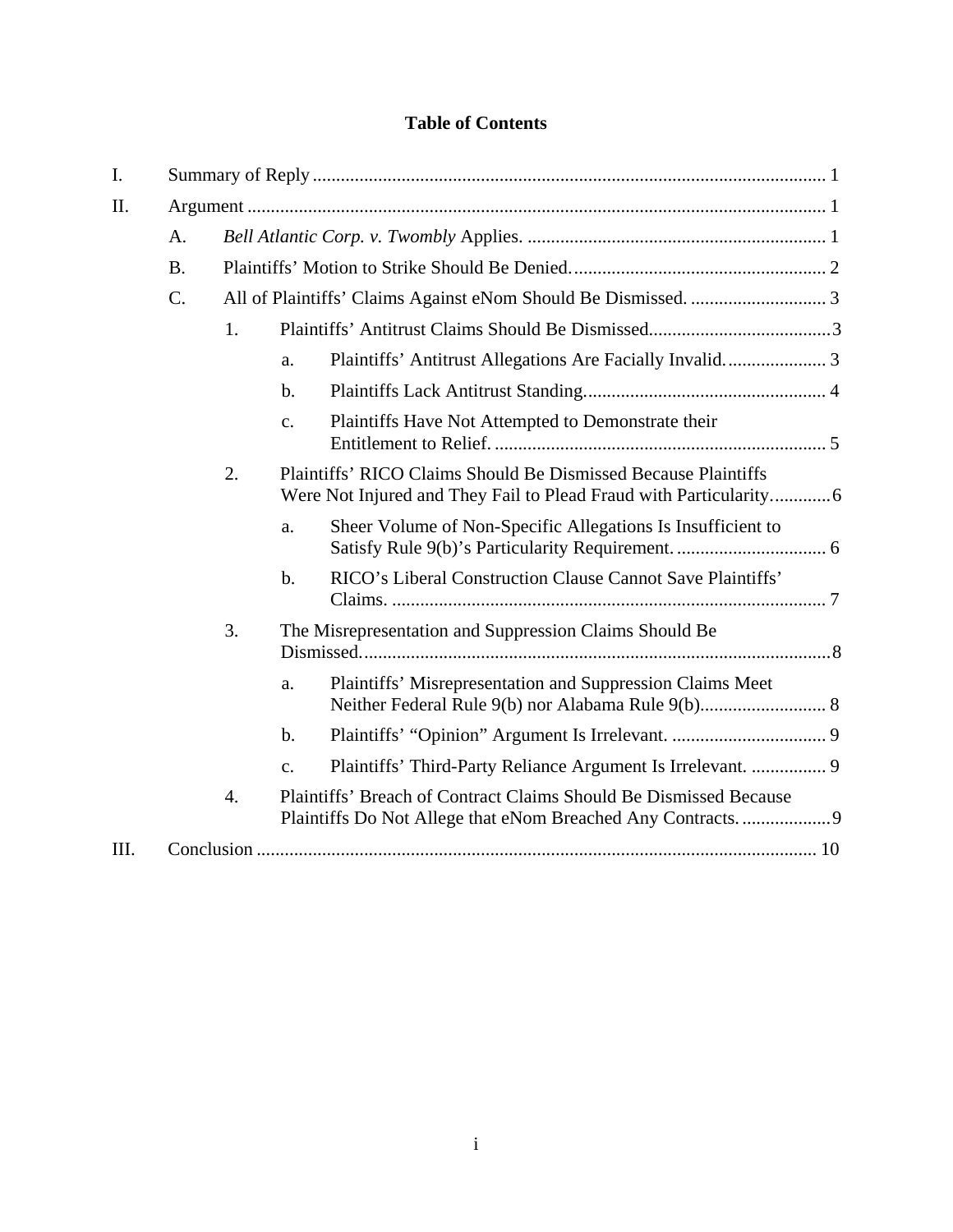## **I. Summary of Reply**

Plaintiffs' Opposition to eNom's motion to dismiss relies on the assumption that pleading "13 pages of facts" is sufficient to defeat a motion to dismiss because, surely, there must be a claim buried somewhere in those "13 pages." Pl. Opp., 4. Plaintiffs are mistaken. Their Opposition to eNom's motion fails to support their claims for the following reasons:

*First*, plaintiffs' "Motion to Strike" misstates both the facts and the law. All documents in the Kane declaration were explicitly cited in the Amended Complaint. eNom may therefore rely on those documents without converting its motion to one for summary judgment.

*Second*, plaintiffs do not meaningfully address eNom's antitrust arguments. Plaintiffs fail to identify facts showing either standing to sue or a plausible antitrust theory.

*Third*, in attempting to salvage their RICO claims, plaintiffs use the same conclusory language in their Opposition that they use in their Amended Complaint. Plaintiffs also misstate the standard applicable to RICO claims and do not allege facts showing either that they have suffered injury through eNom's conduct or that eNom engaged in a conspiracy to commit mail or wire fraud. Further, the claims fail to satisfy Rule 9(b)'s particularity requirements.

*Fourth*, plaintiffs' misrepresentation and suppression claims cannot be salvaged. The Amended Complaint's allegations and the documents it cites show that eNom neither made false statements nor suppressed material facts. Further, the claims are not pleaded with particularity.

*Fifth*, plaintiffs do not cite any facts showing that eNom could be liable under either a breach of contract or a third-party beneficiary theory. eNom cannot defend against contract claims without knowing what contract term it supposedly breached.

#### **II. Argument**

## **A.** *Bell Atlantic Corp. v. Twombly* **Applies.**

Before addressing plaintiffs' arguments regarding the claims they pleaded, we address their assertion that *Bell Atlantic Corp. v. Twombly* applies only to antitrust claims predicated on allegations of parallel conduct. Pl. Opp., 2. The Eleventh Circuit has issued two opinions applying *Twombly*'s heightened standard to *non*-antitrust claims. *Powell v. Barrett*, No. 05-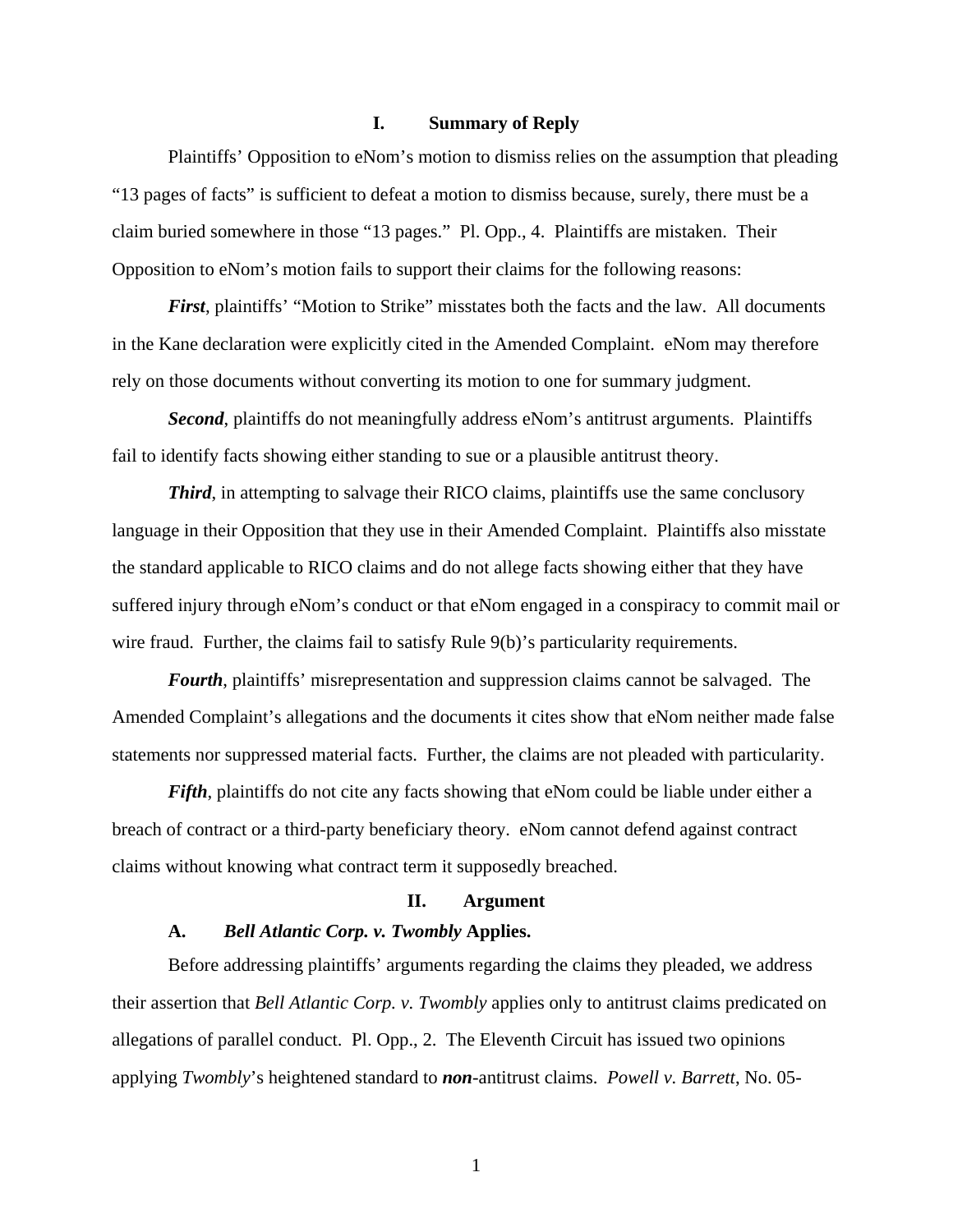16734, 2007 U.S. LEXIS App. 20083, at \*25-\*26 (11th Cir. Aug. 23, 2007) (applying *Twombly* to Eleventh Amendment claim); *Watts v. Florida Int'l Univ. Bd. of Regents of the State of Fla.*, No. 05-13852, 2007 U.S. App. LEXIS 19555, at \*13-\*15 (11th Cir, Aug. 17, 2007) (applying *Twombly* to First Amendment claim). S*ee also ASTI Comm'cns, Inc. v. Shaar Fund, Ltd.*, 493 F.3d 87, 98 and n.2 (2d Cir. 2007) ("We have declined to read *Twombly*'s flexible 'plausibility standard' as relating only to antitrust cases" as its "'language relating generally to Rule 8 pleading standards seems to be so integral to the rationale … as to constitute a necessary part of that holding.'") (citation omitted). District courts within the Eleventh Circuit have also embraced *Twombly*'s heightened standard outside the antitrust context:

Until the recent Supreme Court decision in *Bell Atlantic Corp. v. Twombly*, courts routinely followed the rule set forth in *Conley v. Gibson*, that, "a complaint should not be dismissed for failure to state a claim unless it appears beyond a doubt that the plaintiff could prove no set of facts in support of his claim which would entitle him to relief." However, pursuant to *Twombly*, to survive a motion to dismiss, a complaint must now contain factual allegations which are "enough to raise a right to relief above the speculative level."

*Frutera Real S.A. v. Fresh Quest, Inc.*, No. 07-60445-CIV, 2007 U.S. Dist. LEXIS 58036, at \*3- \*4 (S.D. Fla. Aug. 9, 2007) (applying *Twombly* to weigh breach of contract and commodities act claims) (internal citations omitted). The *Twombly* standard should similarly be applied here. Regardless of whether the *Twombly* or *Conley* standard is applied, however, the Amended Complaint fails to state a claim.

### **B. Plaintiffs' Motion to Strike Should Be Denied.**

Plaintiffs' Opposition begins with a motion to strike that apparently asks the Court to strike Exhibit 2 to the Kane Declaration, a copy of the reseller agreement ("RSA") between eNom and RegisterFly. Pl. Opp., 1, 4; Kane Dec. Ex. 2. The case plaintiffs rely on states only that where "matters *outside* the pleadings are presented," the court must either ignore or exclude that evidence. *Filo Am., Inc. v. Olhoss Trading Co., LLC*, 321 F. Supp. 2d 1266, 1268 (M.D. Ala. 2004) (emphasis added). But eNom did not submit matters outside the pleadings.

Plaintiffs specifically refer to and rely on the RSA as a basis for their claims. Am.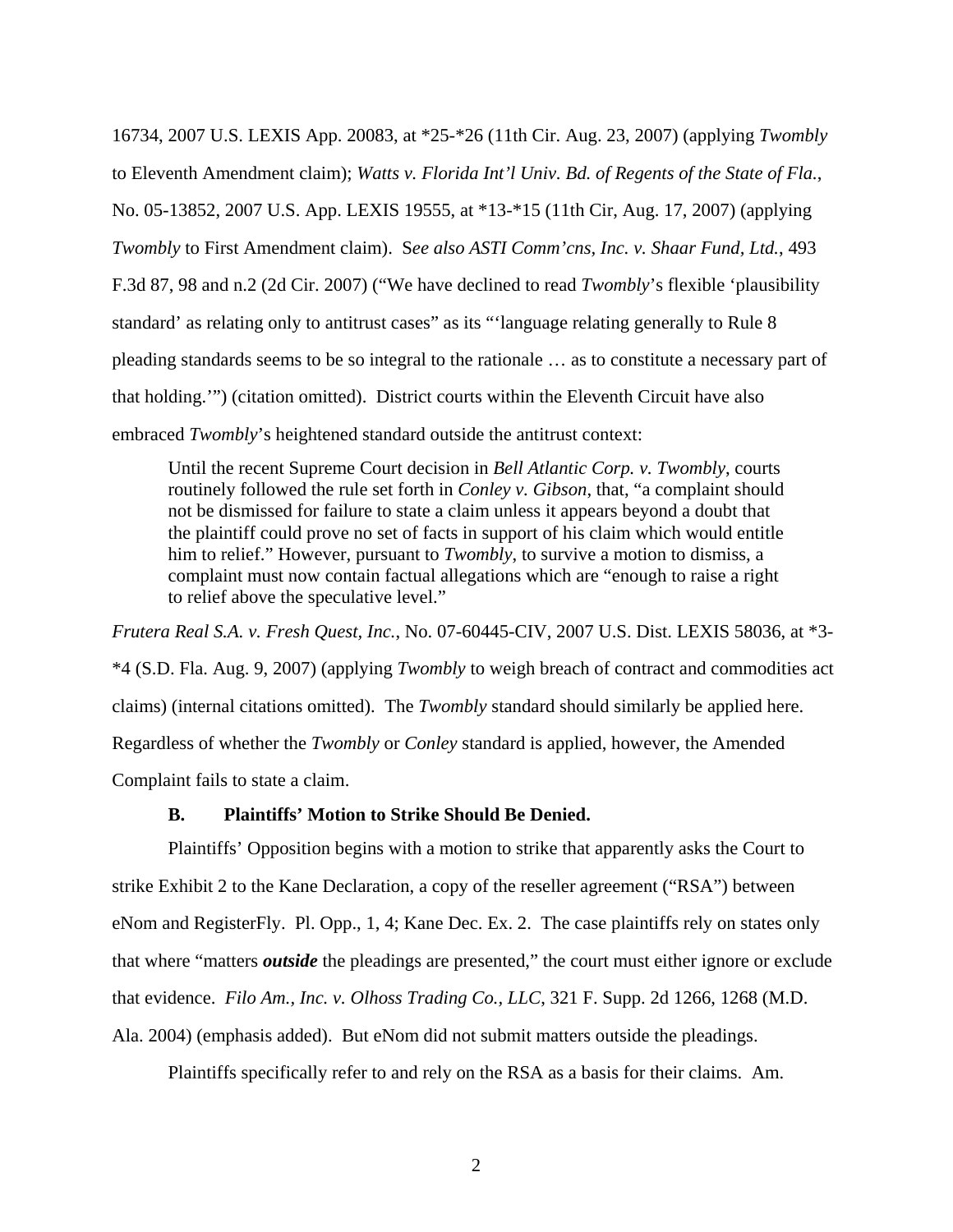Compl. ¶ 23 ("eNom, Inc. entered into a agreement with RegisterFly.com, Inc. which allowed and/or permitted RegisterFly.com, Inc. to act as a reseller of Internet names that would be registered through eNom, Inc."); ¶ 43 ("In registering Internet names for Michael Moore, RegistarFly.com, Inc. was acting as a reseller for eNom, Inc."); ¶ 112 ("Plaintiffs allege that and Defendants eNom, Inc. … and RegisterFly.com, Inc. entered into various contracts.").

The Eleventh Circuit has held that the "Court may consider the full text of documents referenced in, or central to, the allegations of the Complaint" and that if "an allegation is based on a writing and the writing contradicts the allegation, the writing controls." *Bickley v. Caremark Rx, Inc.*, 361 F. Supp. 2d 1317, 1323 (N.D. Ala. 2004) (citing *Brooks v. Blue Cross & Blue Shield of Fla., Inc.*, 116 F.3d 1364, 1369 (11th Cir. 1997), and *Associated Builders, Inc. v. Alabama Power Co.*, 505 F.2d 97, 100 (5th Cir. 1974)). Plaintiffs refer to the RSA in their Amended Complaint and it is central to their claims. Their motion to strike should be denied.

## **C. All of Plaintiffs' Claims Against eNom Should Be Dismissed.**

#### **1. Plaintiffs' Antitrust Claims Should Be Dismissed.**

## **a. Plaintiffs' Antitrust Allegations Are Facially Invalid.**

The essence of plaintiffs' antitrust claims is that defendants supposedly combined to eliminate non-price competition by agreeing to a set of dispute resolution procedures and these procedures inflated prices for domain name registration services. *E.g*., Pl. Opp., 17. Plaintiffs explain nowhere allege in their Amended Complaint (nor explain in their opposition brief) how requiring a particular dispute resolution mechanism could lead to price inflation. Common sense suggests that agreeing to a mechanism for resolving disputes would *not* increase the price for domain name registration services and, in fact, analogous authority indicates it may *reduce*  prices. *See Carnival Cruise Lines, Inc. v. Shute*, 499 U.S. 585, 594 (1991) (enforcing forum clause; consumers subject to "a forum clause … benefit in the form of reduced fares reflecting the savings that the cruise line enjoys by limiting the fora in which it may be sued"). Because plaintiffs' antitrust claims do not identify any plausible anticompetitive effects of the conduct they challenge, the antitrust claims should be dismissed. *Twombly*, 127 S. Ct. at 1967.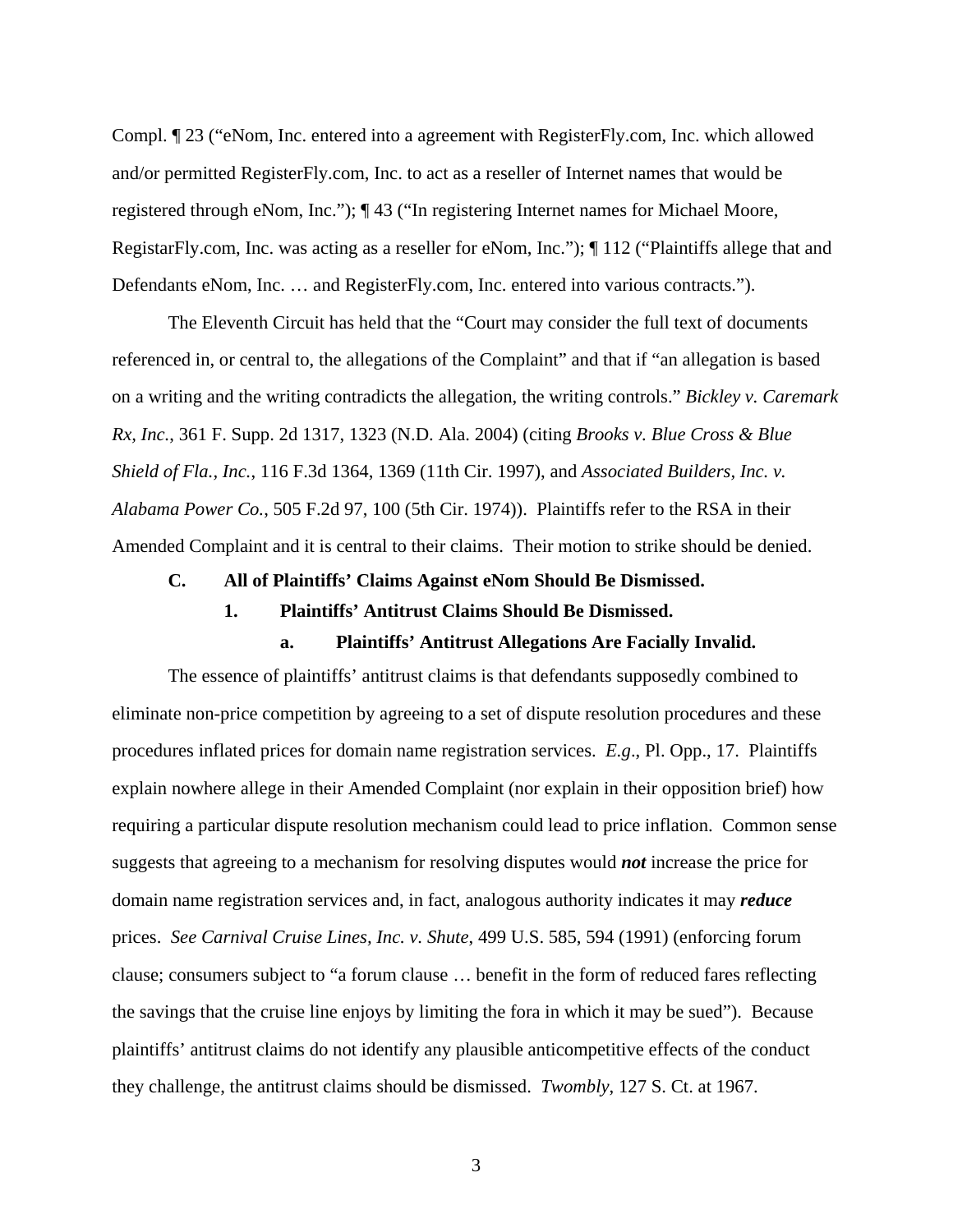#### **b. Plaintiffs Lack Antitrust Standing.**

Plaintiffs' attenuated theory of causation is precisely the type of "radiating injury" against which the requirement of antitrust standing is designed to protect. eNom's Brief in Support of Mot. to Dism. ("eNom's Br."), 6-8. The restraint about which plaintiffs complain would occur (if plaintiffs' allegations were true) within the market for registrars. But nowhere do plaintiffs allege that they attempted to enter that market, which means that they are not part of "an identifiable class of persons whose self-interest would normally motivate them to vindicate the public interest in antitrust enforcement." *Associated Gen. Contractors of Cal., Inc. v. Cal. State Council of Carpenters*, 459 U.S. 519, 542 (1983). The more plausible assumption is that, if there were a registrar that truly wished to enter that market without the protection of the dispute resolution policies, it would have attempted to do so and would have challenged its exclusion. eNom is unaware of a single such challenge. Even if there were an antitrust violation, therefore, plaintiffs are not the most efficient enforcers of the antitrust laws. *Todorov v. HCA Healthcare Auth*., 921 F.2d 1438, 1448 (11th Cir. 1991). Further, without alleging they attempted to enter this market, plaintiffs lack constitutional standing as well. *Gas Utils. Co. of Ala., Inc. v. Southern Natural Gas Co.*, 996 F.2d 282, 283 (11th Cir. 1993).

Plaintiffs' standing argument founders on another implausible assumption, i.e., that registrars operating without the protection of the challenged dispute resolution procedures would offer their registration services at prices lower than those that currently prevail in the market for domain name registration services. The remoteness and speculative nature of this assumption demonstrate that plaintiffs are not efficient enforcers of the antitrust laws. *Todorov*, 921 F.2d at 1448. There is no basis in economics or logic to assume that a supplier that would be subject to higher transaction costs due to increased uncertainty over domain name disputes and transfers and that would offer a product for which there appears to be little or no demand (a domain name subject to uncertain dispute and transfer procedures) could sell that product at a better price than the price currently offered by registrars that use the challenged dispute resolution procedures. Moreover, plaintiffs have not explained how the absence of such suppliers causes price inflation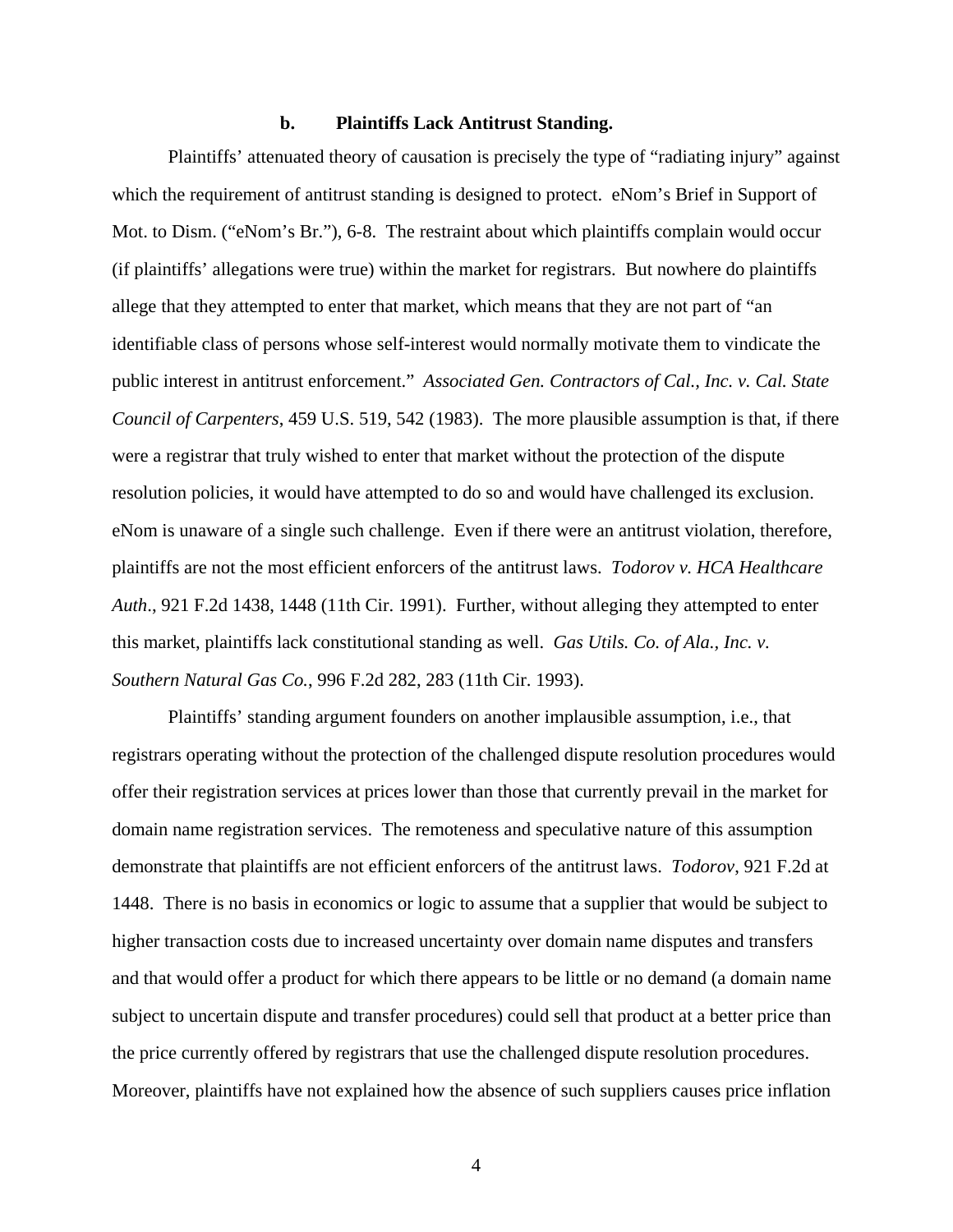across the existing market; plaintiffs simply state that this is so. Plaintiffs' claims fail because they have not alleged facts that nudge their standing argument "across the line from conceivable to plausible." *Twombly*, 127 S. Ct. at 1974.

# **c. Plaintiffs Have Not Attempted to Demonstrate their Entitlement to Relief.**

Plaintiffs do not attempt to rebut eNom's arguments regarding why their antitrust claims fail as a matter of law. In response to eNom's arguments that (a) the Legacy A root server is not a competitive market, (b) ICANN's dispute resolution policies are not commercial restraints, and (c) plaintiffs have not come close to alleging the elements of a tying claim (eNom Br., 9-14), plaintiffs offer one conclusory statement: "Plaintiffs specifically allege that Defendants entered into numerous contracts that restrain trade to include some exclusive dealing or exclusionary arrangements and also agreements that unlawfully tied various products and services together through these same contracts." Pl. Opp., 19-20. Leaving aside the merits of plaintiffs' literal reading of Section 1 — *compare* Pl. Opp., 16 ("Plaintiffs must prove an agreement between two or more people in an attempt to restrain trade."), *with Leegin Creative Leather Prods. v. PSKS, Inc.*, 127 S. Ct. 2705, 2712 (2007) ("While § 1 could be interpreted to proscribe all contracts, the Court has never taken a literal approach to its language.") — plaintiffs' argument ignores the fundamental principles of settled antitrust law that eNom raised in support of its motion. See eNom Br., 6-12. eNom will not belabor the unopposed points it made in its opening brief.<sup>1</sup>

 $<sup>1</sup>$  One misstatement in plaintiffs' opposition must be corrected. Seeking the Court's indulgence</sup> for a case "in its infancy," plaintiffs claim that the Supreme Court encouraged heightened solicitude of antitrust complaints in its recent *Twombly* decision. Pl. Opp., 16. The Supreme Court actually stated the opposite:

<sup>[</sup>I]t is one thing to be cautious before dismissing an antitrust complaint in advance of discovery, *cf. Poller v. Columbia Broadcasting System, Inc*., 368 U.S. 464, 473 (1962), but it is quite another to forget that proceeding to antitrust discovery can be expensive. As we indicated over 20 years ago in *Associated Gen. Contractors of Cal., Inc. v. Carpenters*, 459 U.S. 519, 528 n.17 (1983), "a district court must retain the power to insist upon some specificity in pleading before allowing a potentially massive factual controversy to proceed."….

<sup>[</sup>I]t is only by taking care to require allegations that reach the level suggesting conspiracy that we can hope to avoid the potentially enormous expense of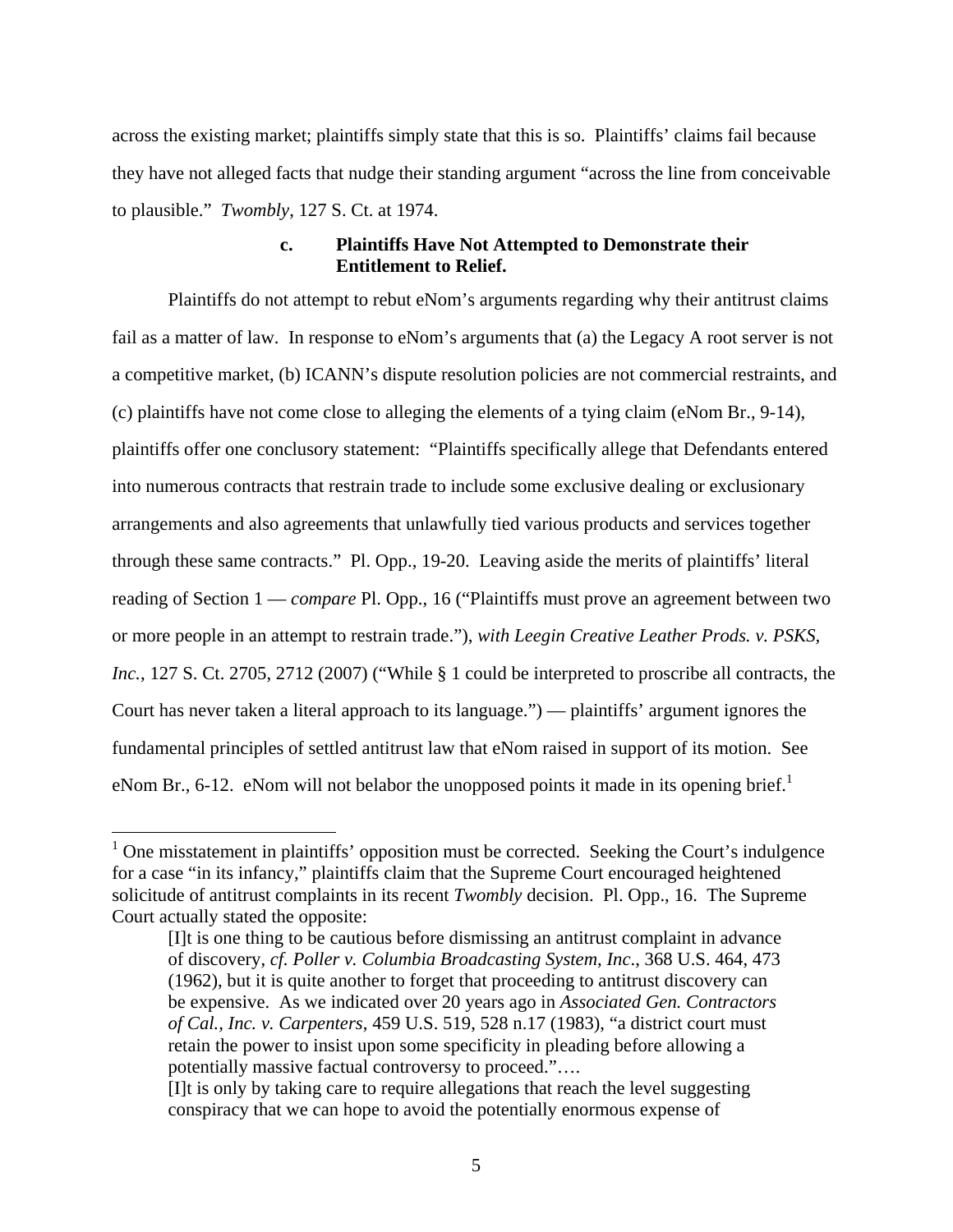# **2. Plaintiffs' RICO Claims Should Be Dismissed Because Plaintiffs Were Not Injured and They Fail to Plead Fraud with Particularity.**

eNom's motion sought dismissal of plaintiffs' RICO claims because (a) plaintiffs lack standing because they do not allege an injury (i.e., an actual, out-of-pocket financial loss) resulting from any conduct by eNom, and any possible injury was self-inflicted; and (b) neither of plaintiffs' RICO claims was pleaded with the particularity required by Rule 9(b). eNom Br., 14-18. In response, plaintiffs argue that: (a) they pleaded 17 pages of allegations potentially applicable to the RICO claims, which should satisfy Rule 9(b); and (b) RICO should be construed liberally. Pl. Opp.,  $20-22$ <sup>2</sup> Plaintiffs' arguments are meritless.

# **a. Sheer Volume of Non-Specific Allegations Is Insufficient to Satisfy Rule 9(b)'s Particularity Requirement.**

Plaintiffs argue that they can avoid a motion to dismiss by alleging facts showing that the eNom committed at least two qualifying predicate acts. Pl. Opp., 21. But plaintiffs allege no facts sufficient to establish the predicate acts of mail or wire fraud, let alone a pattern of either. Plaintiffs do not allege the precise misrepresentations made by eNom; the time, place of, and person responsible for the statements; the content and manner in which the statements misled the plaintiffs; or what eNom gained by any alleged fraud. Pointing to undifferentiated allegations in

discovery in cases with no "reasonably founded hope that the [discovery] process will reveal relevant evidence."

 $\overline{a}$ 

*Twombly*, 127 S. Ct. at 1966-67. No amount of discovery will overcome the facial deficiencies in plaintiffs' antitrust claims: competition within the Legacy A root server market will not become beneficial; ICANN's dispute resolution policies will not become commercial restraints; and plaintiffs will not show the essential elements of their tying claims. Letting these claims to survive will force eNom to bear significant expense to prove only what is already known: plaintiffs cannot allege antitrust claims because no facts could support those claims. With no plausible theory of relief, plaintiffs should not be permitted to impose that burden on eNom.

 $2$  Notably, plaintiffs do not respond to eNom's argument that they lack standing to pursue a RICO claim due to a lack of injury. This failure to respond shows that their RICO claims should be dismissed. *See*, *e.g.*, *Lekas v. Briley*, 405 F.3d 602, 614-15 (7th Cir. 2005) (failure to respond to dismissal argument waived claim because "'our judges are busy people'" and if "'given plausible reasons for dismissing a complaint, they are not going to do the plaintiff's research and try to discover whether there might be something to say against the defendants' reasoning.'") (citation omitted). Nor do plaintiffs dispute eNom's argument that there exists no private right of action for violating the federal mail and wire fraud statutes. eNom Br., 21. Plaintiffs' mail and wire fraud claims should be dismissed on this basis as well.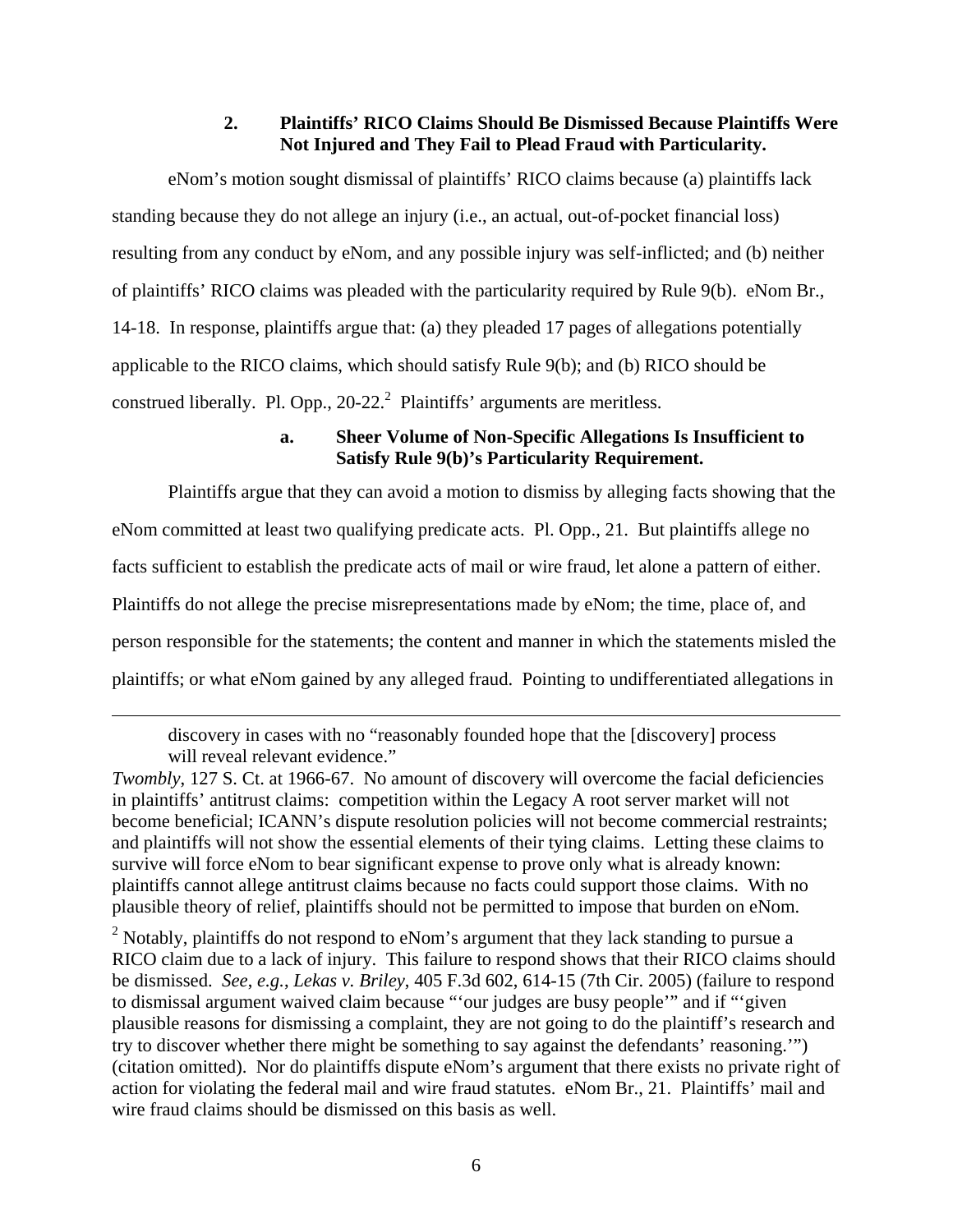a Complaint and broadly proclaiming that a cause of action exists, as plaintiffs do here, is insufficient to survive a motion to dismiss. *See*, *e.g.*, *Riley v. Murdock*, 828 F. Supp. 1215, 1225 (E.D.N.C. 1993) (RICO requires "more than the bare assertion that a cause of action exists."). Indeed, it is precisely this type of "shotgun" pleading, i.e., incorporating vague allegations into each subsequent claim with no differentiation among defendants, that the Eleventh Circuit has "condemned repeatedly" for 16 years. *Magluta v. Samples*, 256 F.3d 1282, 1284 (11th Cir. 2001) (citations omitted). Plaintiffs do not meaningfully respond to eNom's Rule 9(b) arguments. They do not identify the time, place, or contents of eNom's purported false statements. Plaintiffs' RICO claims should be therefore dismissed. *Estate of Scott v. Scott*, 907 F. Supp. 1495, 1498 (M.D. Ala. 1995) (Rule 9(b) strictly applied).

# **b. RICO's Liberal Construction Clause Cannot Save Plaintiffs' Claims.**

Although RICO should be liberally construed, such liberal construction cannot save plaintiffs' vague RICO claims in the Amended Complaint. *See Reeves v. Ernst & Young*, 507 U.S. 170, 183 (1993) (liberal construction clause "is not an invitation to apply RICO to new purposes that Congress never intended"); *Holmes v. SIPC Corp.*, 503 U.S. 258, 274 (1992) ("RICO's remedial purposes would more probably be hobbled than helped by [plaintiff's] version of liberal construction;" holding that to lessen RICO's requirements under the guise of liberal construction would "open the door to massive and complex damages litigation, which would not only burden the courts, but would also undermine the effectiveness of treble-damages suits") (internal quotations omitted). RICO is liberally construed only to effectuate its remedial purposes, not to determine what constitutes a violation. *Yellow Bus Lines, Inc. v. Local Union 639*, 913 F.2d 948, 955-56 (D.C. Cir. 1990) (*en banc*). Accordingly, RICO's liberal construction clause does not provide a substitute for the specificity mandated by Rule 9(b) or for the requirements of the statute itself. "'[A] legislative mandate to apply a liberal interpretation to an act will not justify the judicial creation of rights or liabilities under guise of 'construction.'"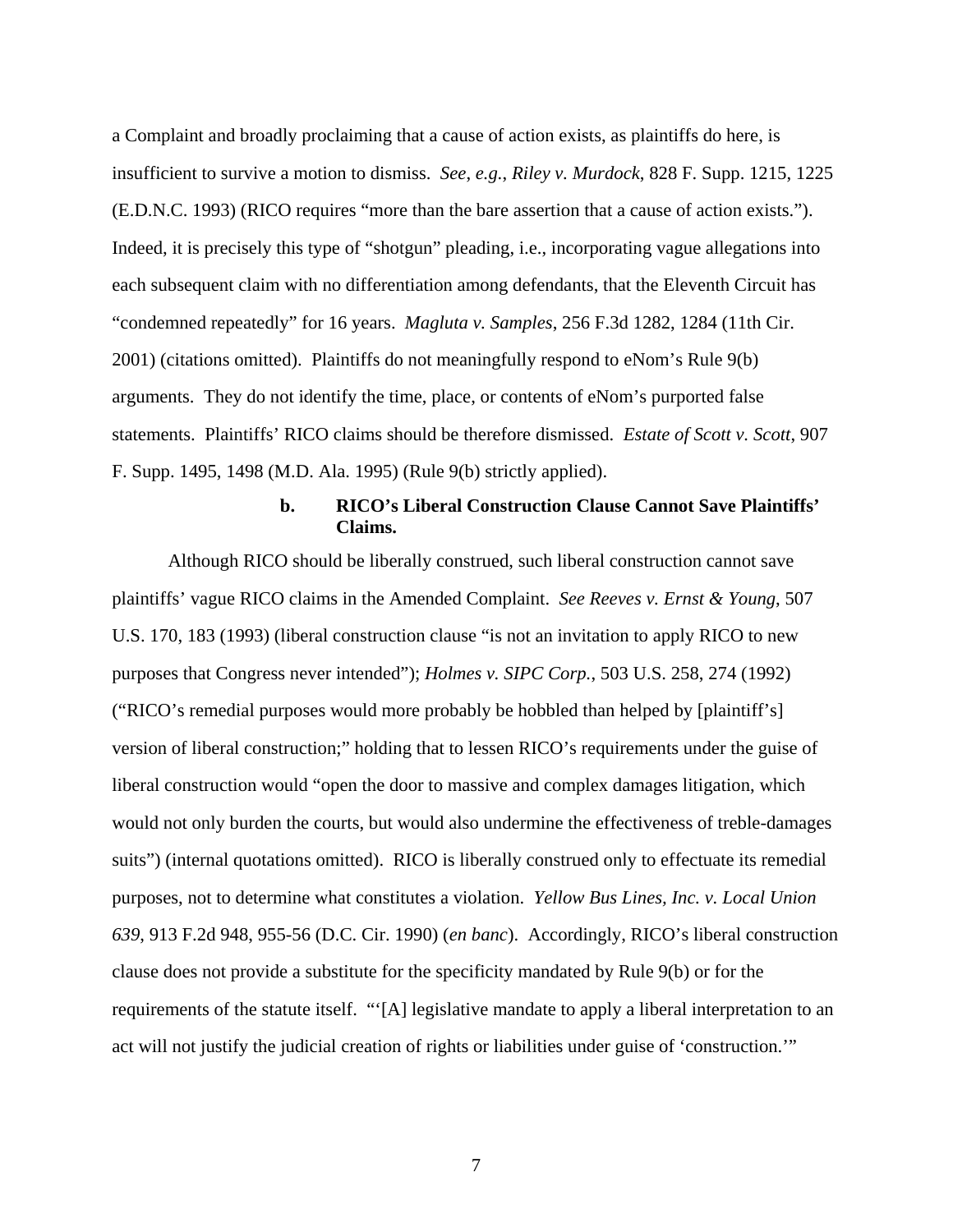*United States v. Bonanno Organized Crime Family of La Cosa Nostra*, 879 F.2d 20, 27 (2d Cir. 1989) (quoting 2A Sutherland Statutory Construction § 58.05, at 722 (4th ed. 1984)).

#### **3. The Misrepresentation and Suppression Claims Should Be Dismissed.**

In response to eNom's arguments for dismissal of plaintiffs' misrepresentation and suppression claims, plaintiffs argue issues that are irrelevant and were not raised by eNom: (a) that Alabama state Rule 9(b) has been satisfied because defendants are on "fair notice" of plaintiffs' claims; (b) that opinions can form the basis for a misrepresentation claim; and (c) that a third party injured by deceit upon another may still recover against a defendant. Pl. Opp., 9-12. None of these arguments has merit.

# **a. Plaintiffs' Misrepresentation and Suppression Claims Meet Neither Federal Rule 9(b) nor Alabama Rule 9(b).**

Plaintiffs oddly insist that Alabama Civil Rule 9(b) applies to their fraud and suppression claims. Pl. Opp., 9-10. Of course, as this case is in federal court, the "*Federal* Rules of Civil Procedure apply …, notwithstanding [plaintiff's] insistence on citing the *Alabama* Rules of Civil Procedure." *Coats v. CTB, Inc.*, 173 F. Supp. 2d 1200, 1202 n.1 (M.D. Ala. 2001) (citation omitted) (emphasis in original). *See also Mays v. United Ins. Co. of Am.*, 853 F. Supp. 1386, 1388 n.2 (M.D. Ala. 1994) ("Alabama Rules of Civil Procedure are not binding on this court").

Even if Alabama's Rule 9(b) applied, that rule, like its federal counterpart, requires that plaintiff allege the time, place, and contents of the fact misrepresented or omitted by *each* defendant, how the plaintiff was misled, and what has been obtained as a result. *Mays*, 853 F. Supp. at 1389 (citing Alabama's Rule 9(b)). Not surprisingly, plaintiffs cite no paragraph in the Amended Complaint that provides these details. Plaintiffs' Amended Complaint supplies literally none of this information with respect to eNom. Instead, plaintiffs recite in conclusory fashion that their "Complaints [sic] can set forth an abundance of facts establishing all the necessary elements to make a prima facie case for both misrepresentation and suppression." Pl. Opp., 11-12. But they do not set forth those facts. As explained in eNom's opening brief, the facts eNom allegedly misrepresented or omitted were either true or were expressly disclosed.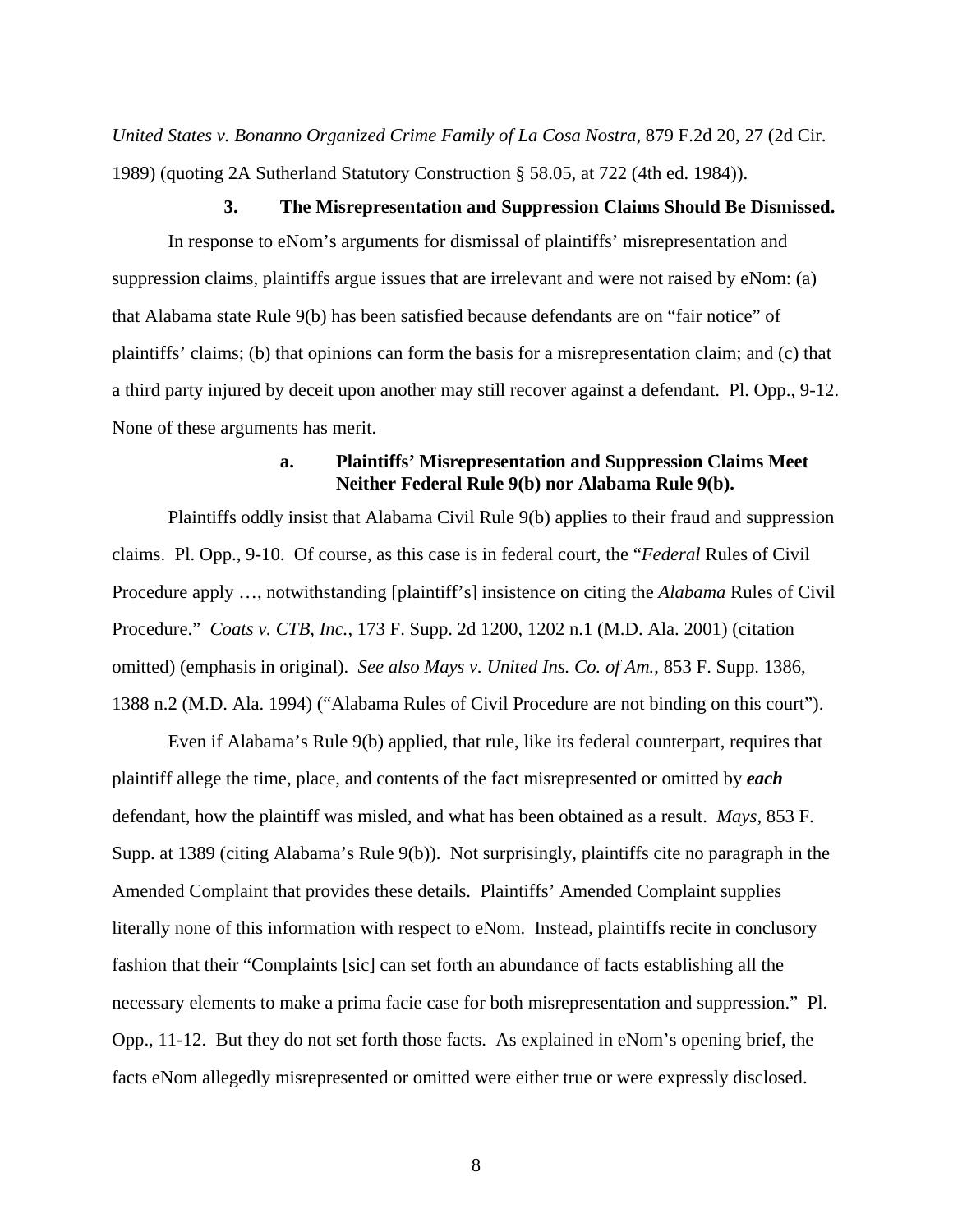eNom Br., 18-20, 22. Because plaintiffs have not satisfied Rule 9(b)'s requirements, their fraud and suppression claims should be dismissed.

#### **b. Plaintiffs' "Opinion" Argument Is Irrelevant.**

Apparently in response to eNom's demonstration that any purportedly false statements made by eNom were true, plaintiffs resort to a non-sequitur, arguing that, where a defendant states an opinion, the opinion may in some cases be accepted as misrepresented fact for purposes of alleging a fraud claim. Pl. Opp., 10. This argument and the cases plaintiffs cite to support it may be legally correct but they are irrelevant here. Plaintiffs do not allege that eNom stated an opinion that they took as fact and eNom never claimed that any of its statements were opinions.

# **c. Plaintiffs' Third-Party Reliance Argument Is Irrelevant.**

Plaintiffs next posit that, under certain circumstances, a third party injured by a fraud committed on another may recover as if the third party were directly defrauded. Pl. Opp., 12. But plaintiffs did not allege in the Amended Complaint that eNom committed fraud on another party, which, in turn, injured plaintiffs. Plaintiffs' third-party reliance arguments are irrelevant.

# **4. Plaintiffs' Breach of Contract Claims Should Be Dismissed Because Plaintiffs Do Not Allege that eNom Breached Any Contracts.**

Although Rule 8 does not require a plaintiff to plead specific facts relating to each element of a cause of action, "a complaint must still contain either direct or inferential allegations respecting all material elements of a cause of action." *Snow v. DirecTV, Inc.*, 450 F.3d 1314, 1320 (11th Cir. 2006). Here, plaintiffs' Amended Complaint includes no allegations that would permit them to recover on their breach of contract claim. Plaintiffs fail to identify any contract or contractual provision eNom allegedly breached or how plaintiffs were damaged as a result. Their breach of contract claim should therefore be dismissed.<sup>3</sup> Davila v. Delta Airlines,

 $\overline{a}$ 

 $3$  In support of their breach-of-contract claim, plaintiffs suggest for the first time that "RegisterFly.com, Inc. and/or e, Nom, .com [sic] were placing unauthorized charges upon their credit cards in breach of the contracts." Pl. Opp., 13. Plaintiffs' Amended Complaint *does not*  allege that eNom made any charges to plaintiffs' credit cards. In fact, plaintiffs allege the opposite: that RegisterFly made all charges and that eNom had no records relating to plaintiffs' credit card charges. Am. Compl. ¶¶ 35-37, 44. To the extent plaintiffs are attempting to make new allegations against eNom, they may not do so in their brief. *See Harrell v. United States*, 13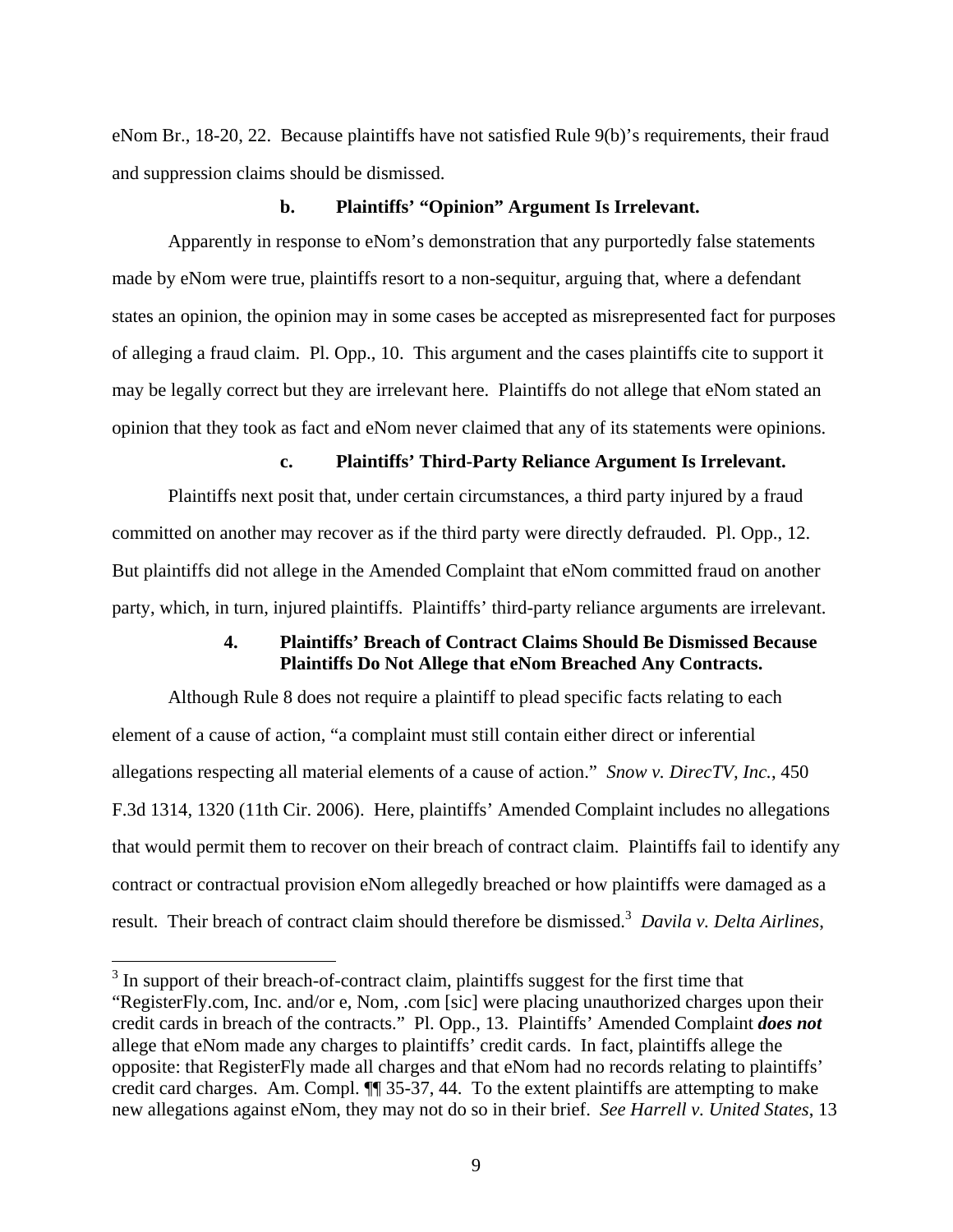*Inc*., 326 F.3d 1183, 1185 ("conclusory allegations, unwarranted factual deductions or legal conclusions masquerading as facts will not prevent dismissal").

Plaintiffs' third-party beneficiary claim should likewise be dismissed. As an initial matter, plaintiffs do not allege what contract with any other party eNom supposedly breached, what provision of that contract it breached, or how. Because plaintiffs have not provided fair notice of the grounds upon which they base their third-party beneficiary contract claim, the claim should be dismissed. *Conley v. Gibson*, 355 U.S. 41, 47 (1957) (Rule 8 requires "fair notice of what the plaintiff's claim is *and the grounds* upon which it rests.") (emphasis added). Further, plaintiffs allege no facts showing that they were the intended beneficiaries of the contracts between the defendants. Nothing in eNom's agreements shows that the contracts were intended to directly benefit plaintiffs, rather than eNom. *See* Kane Decl. ¶¶ 2, 5 & Exs. 1, 2 & 11. For this additional reason, even if eNom had breached a contract with a third party, plaintiffs would not be entitled to damages based on a breach of the contract. eNom Br., 24. The Court should therefore dismiss plaintiffs' third-party beneficiary claim for this reason as well.

## **III. Conclusion**

eNom respectfully asks the Court to dismiss plaintiffs' claims against eNom with prejudice for failure to state a claim.

Respectfully submitted this  $19<sup>th</sup>$  day of September, 2007,

Attorneys for eNom, Inc. Attorneys for eNom, Inc.

 $\overline{a}$ 

s/ Randy Gainer\_\_\_\_\_\_\_\_\_\_\_\_\_\_\_\_ s/ Dylan C. Black Randy Gainer, admitted *pro hac vice* Dylan C. Black (ASB-6595-K72D) Fred B. Burnside, admitted *pro hac vice* One Federal Place 1201 3rd Ave., Suite 2200 1819 Fifth Avenue North Seattle, WA 98101-3045 Birmingham, AL 35203-2119 Phone: (206) 622-3150 Phone: (205) 521-8000; Fax: (206) 757-7700 Fax: (205) 521-8800 E-mail: randygainer@dwt.com, E-mail: dblack@bradleyarant.com fredburnside@dwt.com

Davis Wright Tremaine, LLP Bradley Arant Rose & White LLP

F.3d 232, 236 (7th Cir. 1993) ("a plaintiff cannot amend his complaint by a brief he files in the district court").